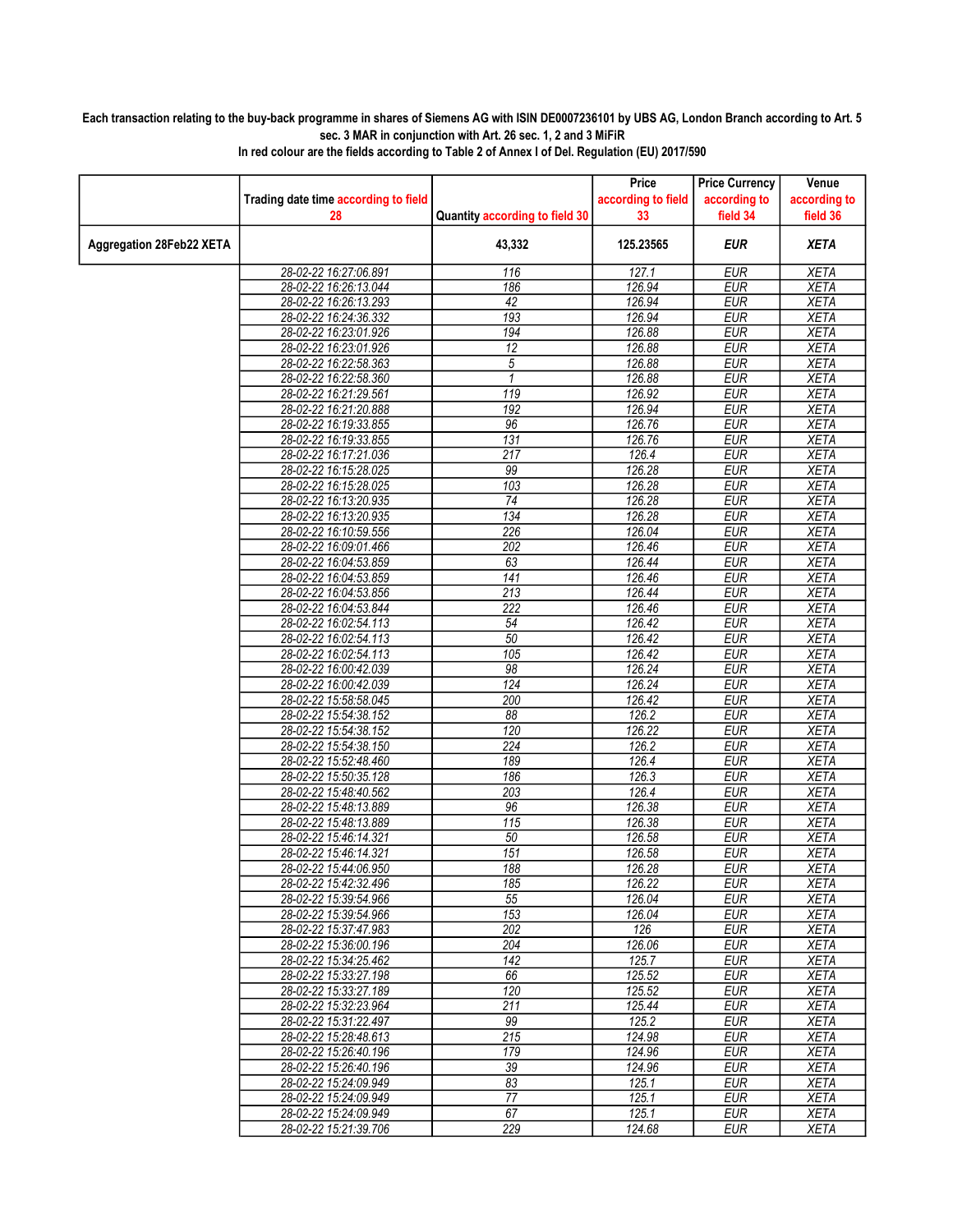| 28-02-22 15:19:39.627 | 204             | 124.4  | <b>EUR</b> | <b>XETA</b> |
|-----------------------|-----------------|--------|------------|-------------|
| 28-02-22 15:17:28.532 | 188             | 124.66 | EUR        | <b>XETA</b> |
| 28-02-22 15:16:00.443 | 212             | 124.52 | <b>EUR</b> | <b>XETA</b> |
| 28-02-22 15:15:31.118 | 149             | 124.64 | <b>EUR</b> |             |
|                       |                 |        |            | <b>XETA</b> |
| 28-02-22 15:15:31.118 | 61              | 124.64 | <b>EUR</b> | <b>XETA</b> |
| 28-02-22 15:13:25.141 | 198             | 124.46 | <b>EUR</b> | <b>XETA</b> |
| 28-02-22 15:11:18.748 | 202             | 124.84 | <b>EUR</b> | <b>XETA</b> |
| 28-02-22 15:09:01.095 | 198             | 124.92 | <b>EUR</b> | <b>XETA</b> |
| 28-02-22 15:06:53.473 | 213             | 125.22 | <b>EUR</b> | <b>XETA</b> |
|                       |                 |        |            |             |
| 28-02-22 15:04:41.556 | 213             | 125.24 | <b>EUR</b> | <b>XETA</b> |
| 28-02-22 15:03:50.571 | 63              | 125.12 | <b>EUR</b> | <b>XETA</b> |
| 28-02-22 15:01:41.116 | 198             | 125.5  | <b>EUR</b> | <b>XETA</b> |
| 28-02-22 15:01:33.587 | 39              | 125.56 | <b>EUR</b> | <b>XETA</b> |
| 28-02-22 15:00:44.268 | 152             | 125.6  | <b>EUR</b> | <b>XETA</b> |
| 28-02-22 15:00:44.268 | 48              | 125.6  | <b>EUR</b> | <b>XETA</b> |
| 28-02-22 15:00:38.206 | 94              | 125.62 | <b>EUR</b> | <b>XETA</b> |
|                       | 31              | 125.18 | <b>EUR</b> |             |
| 28-02-22 14:58:23.024 |                 |        |            | <b>XETA</b> |
| 28-02-22 14:58:23.023 | 176             | 125.18 | <b>EUR</b> | <b>XETA</b> |
| 28-02-22 14:56:25.952 | 164             | 125.12 | <b>EUR</b> | <b>XETA</b> |
| 28-02-22 14:56:25.952 | 23              | 125.12 | <b>EUR</b> | <b>XETA</b> |
| 28-02-22 14:54:08.190 | 202             | 125.08 | <b>EUR</b> | <b>XETA</b> |
| 28-02-22 14:52:24.885 | 198             | 124.86 | <b>EUR</b> | <b>XETA</b> |
| 28-02-22 14:51:07.154 | 100             | 124.88 | <b>EUR</b> | <b>XETA</b> |
| 28-02-22 14:49:21.312 | 206             | 124.98 | <b>EUR</b> | <b>XETA</b> |
|                       |                 |        |            |             |
| 28-02-22 14:47:11.110 | 195             | 125.18 | <b>EUR</b> | <b>XETA</b> |
| 28-02-22 14:45:18.446 | 39              | 124.84 | <b>EUR</b> | <b>XETA</b> |
| 28-02-22 14:45:18.446 | 179             | 124.84 | <b>EUR</b> | <b>XETA</b> |
| 28-02-22 14:44:52.250 | 50              | 124.8  | <b>EUR</b> | <b>XETA</b> |
| 28-02-22 14:43:34.202 | 214             | 124.52 | <b>EUR</b> | <b>XETA</b> |
| 28-02-22 14:42:35.223 | 206             | 124.68 | <b>EUR</b> | <b>XETA</b> |
| 28-02-22 14:41:39.826 | 94              | 124.58 | <b>EUR</b> | <b>XETA</b> |
|                       |                 |        |            |             |
| 28-02-22 14:39:23.054 | 221             | 124.8  | <b>EUR</b> | <b>XETA</b> |
| 28-02-22 14:37:22.191 | 61              | 124.76 | <b>EUR</b> | <b>XETA</b> |
| 28-02-22 14:37:22.191 | 142             | 124.76 | <b>EUR</b> | <b>XETA</b> |
| 28-02-22 14:35:39.127 | 192             | 124.6  | <b>EUR</b> | <b>XETA</b> |
| 28-02-22 14:34:01.285 | 155             | 124.68 | <b>EUR</b> | <b>XETA</b> |
| 28-02-22 14:34:01.285 | 42              | 124.68 | <b>EUR</b> | <b>XETA</b> |
| 28-02-22 14:32:31.720 | 186             | 124.9  | <b>EUR</b> | <b>XETA</b> |
| 28-02-22 14:30:59.575 | $\overline{35}$ | 125.12 | <b>EUR</b> | <b>XETA</b> |
|                       |                 |        |            |             |
| 28-02-22 14:30:59.575 | 174             | 125.12 | <b>EUR</b> | <b>XETA</b> |
| 28-02-22 14:28:42.215 | 170             | 124.94 | <b>EUR</b> | <b>XETA</b> |
| 28-02-22 14:28:42.215 | 20              | 124.94 | <b>EUR</b> | XETA        |
| 28-02-22 14:26:27.542 | 230             | 125.02 | EUR        | <b>XETA</b> |
| 28-02-22 14:25:50.325 | 41              | 125.02 | <b>EUR</b> | <b>XETA</b> |
| 28-02-22 14:25:50.325 | 154             | 125.02 | <b>EUR</b> | <b>XETA</b> |
| 28-02-22 14:22:03.848 | 155             | 125.08 | <b>EUR</b> | <b>XETA</b> |
| 28-02-22 14:22:03.848 | 45              | 125.08 | <b>EUR</b> | <b>XETA</b> |
| 28-02-22 14:18:37.252 | 220             | 125.1  | <b>EUR</b> | <b>XETA</b> |
|                       |                 |        |            |             |
| 28-02-22 14:16:00.005 | 29              | 125.36 | <b>EUR</b> | <b>XETA</b> |
| 28-02-22 14:16:00.005 | 159             | 125.36 | <b>EUR</b> | <b>XETA</b> |
| 28-02-22 14:12:11.240 | 195             | 125.04 | <b>EUR</b> | <b>XETA</b> |
| 28-02-22 14:08:54.492 | 201             | 124.96 | <b>EUR</b> | <b>XETA</b> |
| 28-02-22 14:06:16.389 | 199             | 125.04 | <b>EUR</b> | <b>XETA</b> |
| 28-02-22 14:03:18.443 | 189             | 125.08 | <b>EUR</b> | <b>XETA</b> |
| 28-02-22 14:02:01.616 | 61              | 124.9  | <b>EUR</b> | <b>XETA</b> |
| 28-02-22 14:02:01.616 | 139             | 124.9  | <b>EUR</b> | <b>XETA</b> |
|                       | 202             |        |            |             |
| 28-02-22 13:58:59.793 |                 | 124.92 | <b>EUR</b> | <b>XETA</b> |
| 28-02-22 13:58:59.781 | 139             | 124.9  | <b>EUR</b> | <b>XETA</b> |
| 28-02-22 13:55:49.974 | 204             | 124.92 | <b>EUR</b> | <b>XETA</b> |
| 28-02-22 13:52:36.537 | 218             | 125.24 | <b>EUR</b> | <b>XETA</b> |
| 28-02-22 13:50:17.981 | 73              | 124.96 | <b>EUR</b> | <b>XETA</b> |
| 28-02-22 13:50:17.981 | 116             | 124.96 | <b>EUR</b> | <b>XETA</b> |
|                       |                 |        |            |             |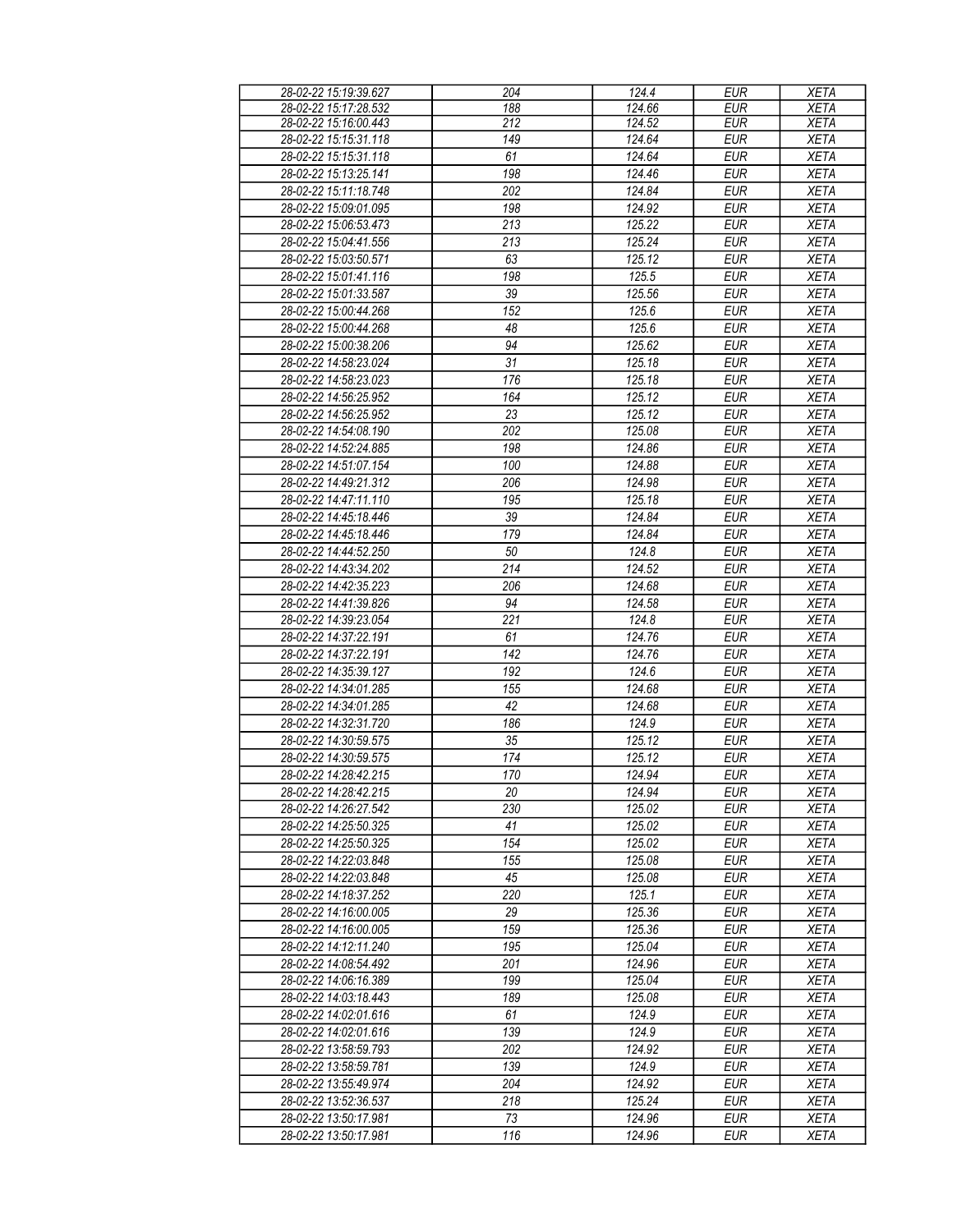| 28-02-22 13:46:45.026 | 219        | 124.9  | <b>EUR</b>               | <b>XETA</b> |
|-----------------------|------------|--------|--------------------------|-------------|
| 28-02-22 13:43:54.505 | 191        | 124.72 | <b>EUR</b>               | <b>XETA</b> |
| 28-02-22 13:40:37.151 | 126        | 124.82 | <b>EUR</b>               | <b>XETA</b> |
| 28-02-22 13:40:37.151 | 63         | 124.82 | <b>EUR</b>               | <b>XETA</b> |
| 28-02-22 13:37:46.685 | 188        | 124.82 | <b>EUR</b>               | <b>XETA</b> |
| 28-02-22 13:37:46.761 | 68         | 124.8  | <b>EUR</b>               | <b>XETA</b> |
| 28-02-22 13:37:46.761 | 143        | 124.8  | <b>EUR</b>               | <b>XETA</b> |
| 28-02-22 13:37:41.433 | 26         | 124.84 | <b>EUR</b>               | <b>XETA</b> |
| 28-02-22 13:33:56.043 | 216        | 125.26 | <b>EUR</b>               | <b>XETA</b> |
| 28-02-22 13:31:22.499 | 202        | 125.56 | <b>EUR</b>               | <b>XETA</b> |
| 28-02-22 13:28:26.304 | 199        | 125.54 | <b>EUR</b>               | <b>XETA</b> |
| 28-02-22 13:24:25.394 | 21         | 125.64 | <b>EUR</b>               | <b>XETA</b> |
| 28-02-22 13:24:25.394 | 197        | 125.64 | <b>EUR</b>               | <b>XETA</b> |
| 28-02-22 13:20:17.273 | 62         | 125.64 | <b>EUR</b>               | <b>XETA</b> |
| 28-02-22 13:20:17.273 | 19         | 125.64 | <b>EUR</b>               | <b>XETA</b> |
| 28-02-22 13:20:17.273 | 148        | 125.64 | <b>EUR</b>               | <b>XETA</b> |
| 28-02-22 13:16:10.228 | 39         | 125.5  | <b>EUR</b>               | <b>XETA</b> |
| 28-02-22 13:16:10.228 | 182        | 125.5  | <b>EUR</b>               | <b>XETA</b> |
| 28-02-22 13:13:04.723 | 189        | 125.92 | <b>EUR</b>               | <b>XETA</b> |
| 28-02-22 13:13:03.800 | 20         | 125.94 | <b>EUR</b>               | <b>XETA</b> |
| 28-02-22 13:08:40.241 | 212        | 125.64 | <b>EUR</b>               | <b>XETA</b> |
| 28-02-22 13:07:52.167 | 230        | 125.64 | <b>EUR</b>               | <b>XETA</b> |
| 28-02-22 13:04:50.599 | 218        | 125.78 | <b>EUR</b>               | <b>XETA</b> |
| 28-02-22 13:00:58.644 | 194        | 125.58 | <b>EUR</b>               | <b>XETA</b> |
|                       |            |        |                          |             |
| 28-02-22 12:57:14.823 | 192<br>157 | 126.3  | <b>EUR</b><br><b>EUR</b> | <b>XETA</b> |
| 28-02-22 12:52:29.446 | 72         | 126.3  |                          | <b>XETA</b> |
| 28-02-22 12:52:29.446 |            | 126.3  | <b>EUR</b>               | <b>XETA</b> |
| 28-02-22 12:48:14.216 | 227        | 126.3  | <b>EUR</b>               | <b>XETA</b> |
| 28-02-22 12:43:39.137 | 43         | 126.06 | <b>EUR</b>               | <b>XETA</b> |
| 28-02-22 12:43:39.137 | 182        | 126.06 | <b>EUR</b>               | <b>XETA</b> |
| 28-02-22 12:39:23.365 | 194        | 126.08 | <b>EUR</b>               | <b>XETA</b> |
| 28-02-22 12:39:23.365 | 170        | 126.08 | <b>EUR</b>               | <b>XETA</b> |
| 28-02-22 12:39:23.365 | 27         | 126.08 | <b>EUR</b>               | <b>XETA</b> |
| 28-02-22 12:35:03.042 | 55         | 125.72 | <b>EUR</b>               | <b>XETA</b> |
| 28-02-22 12:35:03.042 | 170        | 125.72 | <b>EUR</b>               | <b>XETA</b> |
| 28-02-22 12:31:03.277 | 90         | 125.72 | <b>EUR</b>               | <b>XETA</b> |
| 28-02-22 12:31:03.277 | 112        | 125.72 | <b>EUR</b>               | <b>XETA</b> |
| 28-02-22 12:26:24.649 | 24         | 125.48 | <b>EUR</b>               | <b>XETA</b> |
| 28-02-22 12:26:24.649 | 200        | 125.48 | <b>EUR</b>               | <b>XETA</b> |
| 28-02-22 12:22:27.981 | 125        | 125.66 | <b>EUR</b>               | <b>XETA</b> |
| 28-02-22 12:22:27.981 | 74         | 125.66 | <b>EUR</b>               | <b>XETA</b> |
| 28-02-22 12:17:32.123 | 206        | 125.54 | <b>EUR</b>               | <b>XETA</b> |
| 28-02-22 12:12:17.131 | 159        | 125.58 | <b>EUR</b>               | <b>XETA</b> |
| 28-02-22 12:12:17.131 | 71         | 125.58 | <b>EUR</b>               | <b>XETA</b> |
| 28-02-22 12:08:15.864 | 8          | 125.28 | <b>EUR</b>               | <b>XETA</b> |
| 28-02-22 12:08:15.864 | 188        | 125.28 | <b>EUR</b>               | <b>XETA</b> |
| 28-02-22 12:08:15.895 | 184        | 125.24 | <b>EUR</b>               | <b>XETA</b> |
| 28-02-22 12:04:52.308 | 116        | 125.04 | <b>EUR</b>               | <b>XETA</b> |
| 28-02-22 12:04:52.308 | 84         | 125.04 | <b>EUR</b>               | <b>XETA</b> |
| 28-02-22 12:03:29.510 | 209        | 125.08 | <b>EUR</b>               | <b>XETA</b> |
| 28-02-22 12:02:35.356 | 210        | 125.22 | <b>EUR</b>               | <b>XETA</b> |
| 28-02-22 12:02:22.845 | 130        | 125.18 | <b>EUR</b>               | <b>XETA</b> |
| 28-02-22 11:59:19.405 | 220        | 125.02 | <b>EUR</b>               | <b>XETA</b> |
| 28-02-22 11:55:51.098 | 113        | 125.16 | <b>EUR</b>               | <b>XETA</b> |
| 28-02-22 11:55:51.098 | 80         | 125.16 | <b>EUR</b>               | <b>XETA</b> |
| 28-02-22 11:55:35.356 | 76         | 125.2  | <b>EUR</b>               | <b>XETA</b> |
| 28-02-22 11:51:18.443 | 154        | 125.52 | <b>EUR</b>               | <b>XETA</b> |
| 28-02-22 11:51:18.443 | 31         | 125.52 | <b>EUR</b>               | <b>XETA</b> |
| 28-02-22 11:47:46.174 | 185        | 125.12 | <b>EUR</b>               | <b>XETA</b> |
| 28-02-22 11:46:24.680 | 221        | 125.06 | <b>EUR</b>               | <b>XETA</b> |
| 28-02-22 11:44:20.023 | 189        | 125.16 | <b>EUR</b>               | <b>XETA</b> |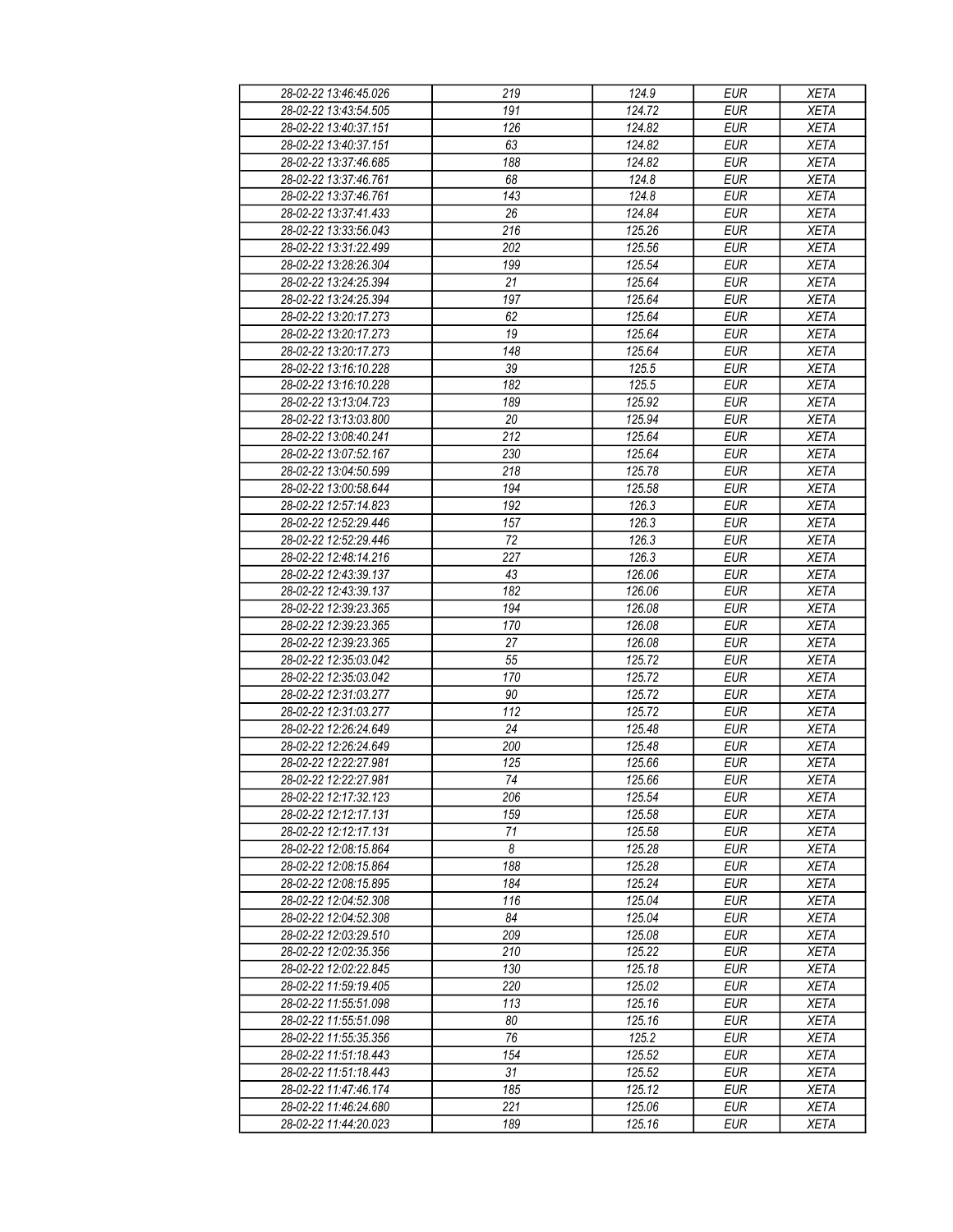| 28-02-22 11:40:06.764 | 194                   | 125.22 | <b>EUR</b> | <b>XETA</b> |
|-----------------------|-----------------------|--------|------------|-------------|
| 28-02-22 11:33:25.906 | 196                   | 125.08 | <b>EUR</b> | <b>XETA</b> |
| 28-02-22 11:33:25.905 | 192                   | 125.06 | <b>EUR</b> | <b>XETA</b> |
| 28-02-22 11:28:56.981 | 224                   | 124.8  | <b>EUR</b> | <b>XETA</b> |
| 28-02-22 11:25:25.975 | 214                   | 125.22 | <b>EUR</b> | <b>XETA</b> |
| 28-02-22 11:21:55.885 | 201                   | 125.18 | <b>EUR</b> | <b>XETA</b> |
| 28-02-22 11:18:40.866 | 188                   | 125.24 | <b>EUR</b> | <b>XETA</b> |
| 28-02-22 11:18:24.313 | 202                   | 125.26 | <b>EUR</b> | <b>XETA</b> |
| 28-02-22 11:15:38.133 | 189                   | 125.24 | <b>EUR</b> | <b>XETA</b> |
| 28-02-22 11:11:38.865 | 177                   | 125.12 | <b>EUR</b> | <b>XETA</b> |
| 28-02-22 11:11:38.865 | 51                    | 125.12 | <b>EUR</b> | <b>XETA</b> |
| 28-02-22 11:08:25.139 | 61                    | 125.14 | <b>EUR</b> | <b>XETA</b> |
| 28-02-22 11:08:25.139 | 113                   | 125.14 | <b>EUR</b> | <b>XETA</b> |
| 28-02-22 11:08:25.139 | 28                    | 125.14 | <b>EUR</b> | <b>XETA</b> |
| 28-02-22 11:04:52.483 | 105                   | 125.22 | <b>EUR</b> | <b>XETA</b> |
| 28-02-22 11:04:52.483 | 122                   | 125.22 | <b>EUR</b> | <b>XETA</b> |
| 28-02-22 11:01:07.230 | 149                   | 125.22 | <b>EUR</b> | <b>XETA</b> |
| 28-02-22 11:01:07.230 | 44                    | 125.22 | <b>EUR</b> | <b>XETA</b> |
| 28-02-22 10:58:59.686 | 198                   | 124.78 | <b>EUR</b> | <b>XETA</b> |
| 28-02-22 10:56:03.195 |                       |        |            |             |
|                       | 193<br>$\overline{4}$ | 124.72 | <b>EUR</b> | <b>XETA</b> |
| 28-02-22 10:53:47.023 |                       | 124.76 | <b>EUR</b> | <b>XETA</b> |
| 28-02-22 10:53:47.023 | 212                   | 124.76 | <b>EUR</b> | <b>XETA</b> |
| 28-02-22 10:53:00.870 | 135                   | 124.74 | <b>EUR</b> | <b>XETA</b> |
| 28-02-22 10:53:00.870 | 75                    | 124.74 | <b>EUR</b> | <b>XETA</b> |
| 28-02-22 10:51:31.625 | 33                    | 124.8  | <b>EUR</b> | <b>XETA</b> |
| 28-02-22 10:51:31.625 | 195                   | 124.8  | <b>EUR</b> | <b>XETA</b> |
| 28-02-22 10:49:07.027 | 147                   | 124.64 | <b>EUR</b> | <b>XETA</b> |
| 28-02-22 10:49:06.462 | 49                    | 124.64 | <b>EUR</b> | <b>XETA</b> |
| 28-02-22 10:45:37.715 | 138                   | 124.44 | <b>EUR</b> | <b>XETA</b> |
| 28-02-22 10:45:37.715 | 74                    | 124.44 | <b>EUR</b> | <b>XETA</b> |
| 28-02-22 10:42:00.106 | 97                    | 124.18 | <b>EUR</b> | <b>XETA</b> |
| 28-02-22 10:42:00.106 | 111                   | 124.18 | <b>EUR</b> | <b>XETA</b> |
| 28-02-22 10:38:22.129 | 153                   | 124.14 | <b>EUR</b> | <b>XETA</b> |
| 28-02-22 10:38:22.129 | 24                    | 124.14 | <b>EUR</b> | <b>XETA</b> |
| 28-02-22 10:38:22.129 | 17                    | 124.14 | <b>EUR</b> | <b>XETA</b> |
| 28-02-22 10:38:22.129 | 25                    | 124.14 | <b>EUR</b> | <b>XETA</b> |
| 28-02-22 10:34:37.936 | 114                   | 123.94 | <b>EUR</b> | <b>XETA</b> |
| 28-02-22 10:34:37.936 | 85                    | 123.94 | <b>EUR</b> | <b>XETA</b> |
| 28-02-22 10:32:06.878 | 193                   | 123.82 | <b>EUR</b> | <b>XETA</b> |
| 28-02-22 10:28:10.719 | $\overline{125}$      | 124.12 | <b>EUR</b> | <b>XETA</b> |
| 28-02-22 10:28:10.719 | 88                    | 124.12 | <b>EUR</b> | <b>XETA</b> |
| 28-02-22 10:26:38.030 | 159                   | 124.06 | <b>EUR</b> | <b>XETA</b> |
| 28-02-22 10:26:38.030 | 66                    | 124.06 | <b>EUR</b> | <b>XETA</b> |
| 28-02-22 10:24:35.096 | 197                   | 124.16 | <b>EUR</b> | <b>XETA</b> |
| 28-02-22 10:21:37.146 | 21                    | 124.34 | <b>EUR</b> | <b>XETA</b> |
| 28-02-22 10:21:37.145 | 163                   | 124.34 | <b>EUR</b> | <b>XETA</b> |
| 28-02-22 10:21:37.145 | 42                    | 124.34 | <b>EUR</b> | <b>XETA</b> |
| 28-02-22 10:18:38.379 | 59                    | 124.78 | <b>EUR</b> | <b>XETA</b> |
| 28-02-22 10:18:38.379 | 171                   | 124.78 | <b>EUR</b> | <b>XETA</b> |
| 28-02-22 10:15:49.233 | 104                   | 124.92 | <b>EUR</b> | <b>XETA</b> |
| 28-02-22 10:15:49.233 | 87                    | 124.92 | <b>EUR</b> | <b>XETA</b> |
| 28-02-22 10:12:35.669 | 197                   | 124.62 | <b>EUR</b> | <b>XETA</b> |
| 28-02-22 10:08:41.205 | 66                    | 124.84 | <b>EUR</b> | <b>XETA</b> |
| 28-02-22 10:08:41.205 | 162                   | 124.84 | <b>EUR</b> | <b>XETA</b> |
| 28-02-22 10:05:48.228 | 189                   | 125.04 | <b>EUR</b> | <b>XETA</b> |
| 28-02-22 10:02:45.712 | 213                   | 125.04 | <b>EUR</b> | <b>XETA</b> |
| 28-02-22 10:01:43.122 | 15                    | 125.16 | <b>EUR</b> | <b>XETA</b> |
| 28-02-22 10:01:43.122 | 202                   | 125.16 | <b>EUR</b> | <b>XETA</b> |
| 28-02-22 10:00:00.251 | 197                   | 125.04 | <b>EUR</b> | <b>XETA</b> |
| 28-02-22 09:57:19.656 | 140                   | 125.12 | <b>EUR</b> | <b>XETA</b> |
| 28-02-22 09:57:19.656 | 50                    | 125.12 | <b>EUR</b> | <b>XETA</b> |
|                       |                       |        |            |             |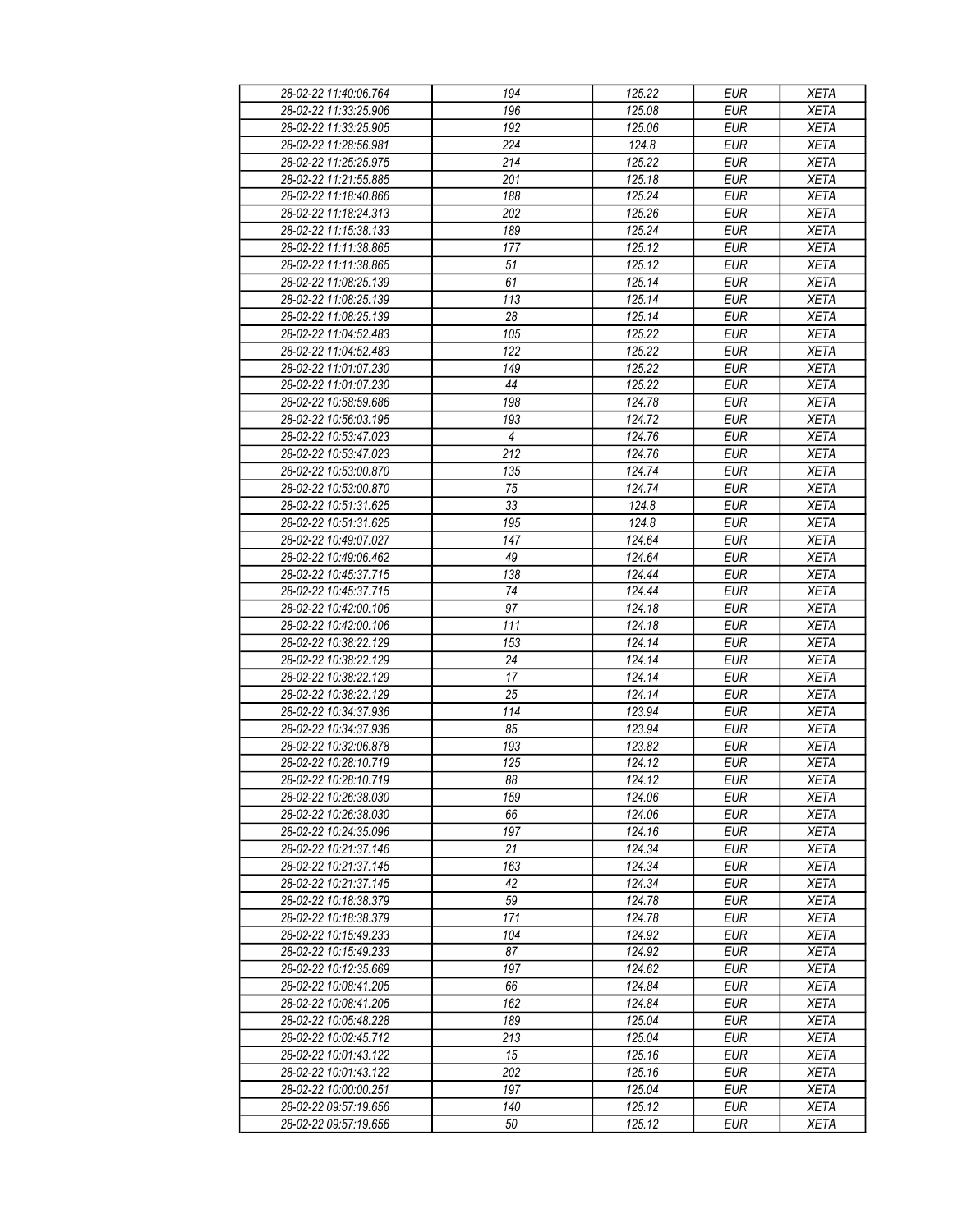| 28-02-22 09:54:03.105 | 213 | 125.18 | <b>EUR</b> | <b>XETA</b> |
|-----------------------|-----|--------|------------|-------------|
| 28-02-22 09:51:17.097 | 43  | 124.78 | <b>EUR</b> | <b>XETA</b> |
| 28-02-22 09:51:17.096 | 163 | 124.78 | <b>EUR</b> | <b>XETA</b> |
| 28-02-22 09:48:04.855 | 128 | 125.04 | <b>EUR</b> | <b>XETA</b> |
| 28-02-22 09:48:04.855 | 95  | 125.04 | <b>EUR</b> | <b>XETA</b> |
| 28-02-22 09:44:29.029 | 224 | 124.86 | <b>EUR</b> | <b>XETA</b> |
| 28-02-22 09:41:26.015 | 33  | 124.74 | <b>EUR</b> | <b>XETA</b> |
|                       | 173 | 124.74 | <b>EUR</b> |             |
| 28-02-22 09:41:26.015 |     |        |            | <b>XETA</b> |
| 28-02-22 09:40:02.465 | 199 | 124.48 | <b>EUR</b> | <b>XETA</b> |
| 28-02-22 09:38:49.209 | 198 | 124.28 | <b>EUR</b> | <b>XETA</b> |
| 28-02-22 09:35:26.231 | 193 | 124.4  | <b>EUR</b> | <b>XETA</b> |
| 28-02-22 09:32:14.291 | 20  | 124.52 | <b>EUR</b> | <b>XETA</b> |
| 28-02-22 09:32:14.291 | 199 | 124.52 | <b>EUR</b> | <b>XETA</b> |
| 28-02-22 09:29:49.031 | 204 | 124.68 | <b>EUR</b> | <b>XETA</b> |
| 28-02-22 09:25:48.906 | 223 | 124.74 | <b>EUR</b> | <b>XETA</b> |
| 28-02-22 09:22:53.918 | 227 | 124.74 | <b>EUR</b> | <b>XETA</b> |
| 28-02-22 09:20:09.210 | 215 | 124.72 | <b>EUR</b> | <b>XETA</b> |
| 28-02-22 09:17:14.287 | 188 | 124.82 | <b>EUR</b> | <b>XETA</b> |
| 28-02-22 09:17:14.287 | 201 | 124.82 | <b>EUR</b> | <b>XETA</b> |
| 28-02-22 09:15:01.533 | 188 | 124.88 | <b>EUR</b> | <b>XETA</b> |
| 28-02-22 09:12:16.320 | 197 | 125    | <b>EUR</b> | <b>XETA</b> |
| 28-02-22 09:09:28.255 | 192 | 124.96 | <b>EUR</b> | <b>XETA</b> |
| 28-02-22 09:06:52.969 | 222 | 124.58 | <b>EUR</b> | <b>XETA</b> |
| 28-02-22 09:04:30.040 | 192 | 124.02 | <b>EUR</b> | <b>XETA</b> |
| 28-02-22 09:00:19.258 | 201 | 123.98 | <b>EUR</b> | <b>XETA</b> |
| 28-02-22 09:00:19.243 | 109 | 123.98 | <b>EUR</b> | <b>XETA</b> |
| 28-02-22 09:00:19.243 | 75  | 123.98 | <b>EUR</b> | <b>XETA</b> |
| 28-02-22 08:59:20.554 | 174 | 124.02 | <b>EUR</b> | <b>XETA</b> |
| 28-02-22 08:59:20.554 | 15  | 124.02 | <b>EUR</b> | <b>XETA</b> |
| 28-02-22 08:57:31.249 | 229 | 123.94 | <b>EUR</b> | <b>XETA</b> |
| 28-02-22 08:54:39.211 | 220 | 123.96 | <b>EUR</b> | <b>XETA</b> |
| 28-02-22 08:54:14.613 | 46  | 123.96 | <b>EUR</b> | <b>XETA</b> |
| 28-02-22 08:52:12.372 | 154 | 124.18 | <b>EUR</b> | <b>XETA</b> |
| 28-02-22 08:52:12.372 | 57  | 124.18 | <b>EUR</b> | <b>XETA</b> |
| 28-02-22 08:50:37.276 | 140 | 124.28 | <b>EUR</b> | <b>XETA</b> |
|                       | 141 |        |            |             |
| 28-02-22 08:48:54.499 |     | 124.38 | <b>EUR</b> | <b>XETA</b> |
| 28-02-22 08:46:13.456 | 222 | 124.12 | <b>EUR</b> | <b>XETA</b> |
| 28-02-22 08:45:02.660 | 101 | 124.34 | <b>EUR</b> | <b>XETA</b> |
| 28-02-22 08:43:11.307 | 125 | 124.26 | <b>EUR</b> | <b>XETA</b> |
| 28-02-22 08:42:53.483 | 79  | 124.1  | <b>EUR</b> | <b>XETA</b> |
| 28-02-22 08:42:53.483 | 114 | 124.1  | <b>EUR</b> | <b>XETA</b> |
| 28-02-22 08:40:10.625 | 230 | 124.16 | <b>EUR</b> | <b>XETA</b> |
| 28-02-22 08:37:56.665 | 206 | 124.16 | <b>EUR</b> | <b>XETA</b> |
| 28-02-22 08:35:48.956 | 220 | 124.88 | <b>EUR</b> | <b>XETA</b> |
| 28-02-22 08:33:44.644 | 8   | 125    | <b>EUR</b> | <b>XETA</b> |
| 28-02-22 08:33:44.644 | 185 | 125    | <b>EUR</b> | <b>XETA</b> |
| 28-02-22 08:33:44.644 | 19  | 125    | <b>EUR</b> | <b>XETA</b> |
| 28-02-22 08:32:35.884 | 110 | 124.98 | <b>EUR</b> | <b>XETA</b> |
| 28-02-22 08:30:43.438 | 208 | 125.36 | <b>EUR</b> | <b>XETA</b> |
| 28-02-22 08:28:50.100 | 91  | 125.46 | <b>EUR</b> | <b>XETA</b> |
| 28-02-22 08:28:50.100 | 103 | 125.46 | <b>EUR</b> | <b>XETA</b> |
| 28-02-22 08:27:00.066 | 189 | 125.72 | <b>EUR</b> | <b>XETA</b> |
| 28-02-22 08:26:41.046 | 94  | 125.66 | <b>EUR</b> | <b>XETA</b> |
| 28-02-22 08:26:41.046 | 118 | 125.66 | <b>EUR</b> | <b>XETA</b> |
| 28-02-22 08:25:22.357 | 200 | 125.64 | <b>EUR</b> | <b>XETA</b> |
| 28-02-22 08:23:25.512 | 114 | 125.76 | <b>EUR</b> | <b>XETA</b> |
| 28-02-22 08:23:25.333 | 103 | 125.76 | <b>EUR</b> | <b>XETA</b> |
| 28-02-22 08:22:10.842 | 92  | 125.58 | <b>EUR</b> | <b>XETA</b> |
| 28-02-22 08:22:10.395 | 93  | 125.58 | <b>EUR</b> | <b>XETA</b> |
| 28-02-22 08:20:43.232 | 196 | 125.88 | <b>EUR</b> | <b>XETA</b> |
| 28-02-22 08:19:13.189 | 213 | 126.06 | <b>EUR</b> | <b>XETA</b> |
|                       |     |        |            |             |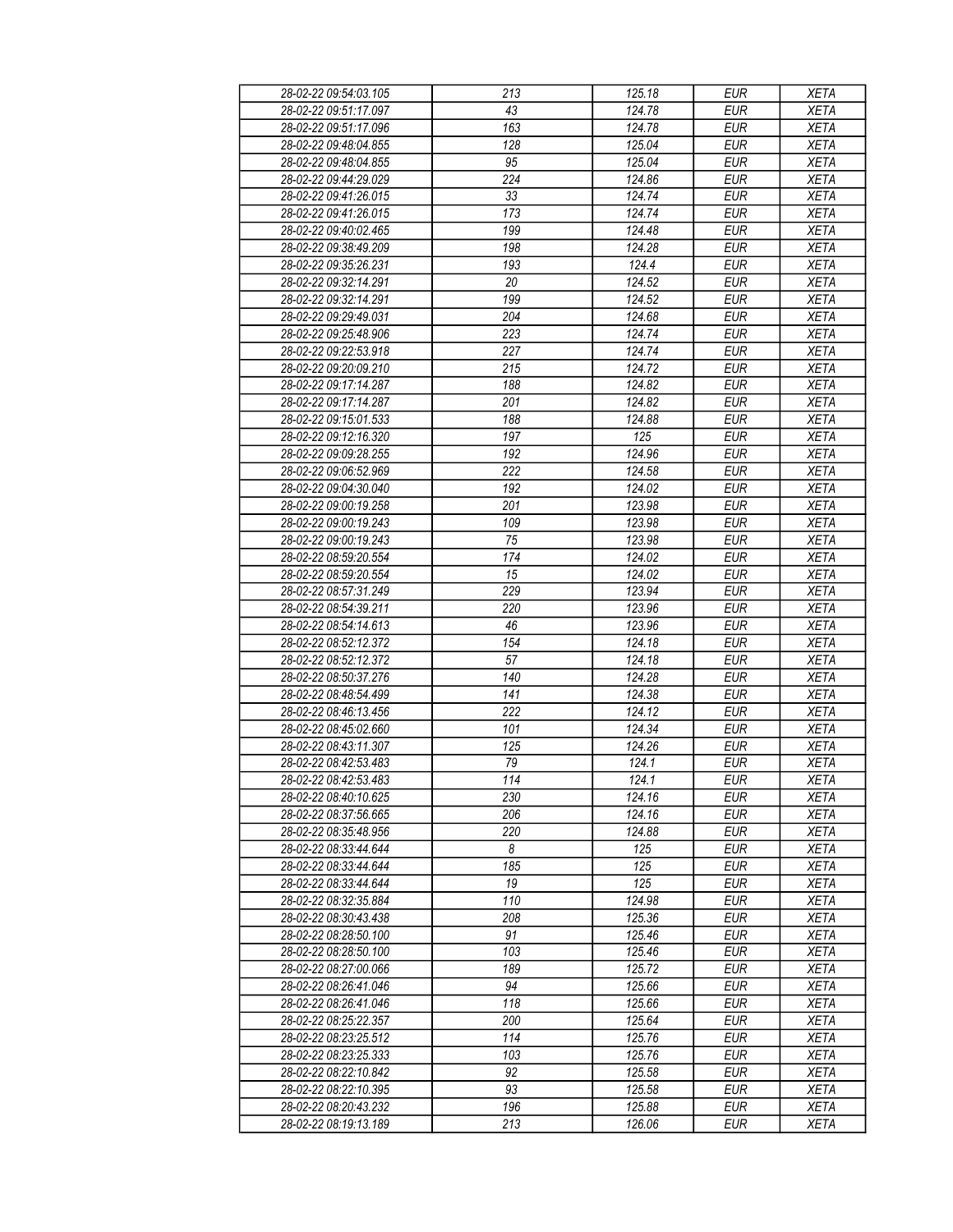| 28-02-22 08:17:44.390 | 90  | 126.12 | <b>EUR</b> | <b>XETA</b> |
|-----------------------|-----|--------|------------|-------------|
| 28-02-22 08:17:44.390 | 96  | 126.14 | <b>EUR</b> | <b>XETA</b> |
| 28-02-22 08:16:12.006 | 135 | 126.32 | <b>EUR</b> | <b>XETA</b> |
| 28-02-22 08:16:12.006 | 67  | 126.32 | <b>EUR</b> | <b>XETA</b> |
| 28-02-22 08:16:12.006 | 187 | 126.32 | <b>EUR</b> | <b>XETA</b> |
| 28-02-22 08:14:20.755 | 223 | 125.66 | <b>EUR</b> | <b>XETA</b> |
| 28-02-22 08:12:49.027 | 192 | 125.76 | <b>EUR</b> | <b>XETA</b> |
| 28-02-22 08:11:26.427 | 211 | 125.72 | <b>EUR</b> | <b>XETA</b> |
| 28-02-22 08:09:36.598 | 209 | 126.2  | <b>EUR</b> | <b>XETA</b> |
| 28-02-22 08:08:26.409 | 221 | 126.02 | <b>EUR</b> | <b>XETA</b> |
| 28-02-22 08:07:01.244 | 198 | 125.72 | <b>EUR</b> | <b>XETA</b> |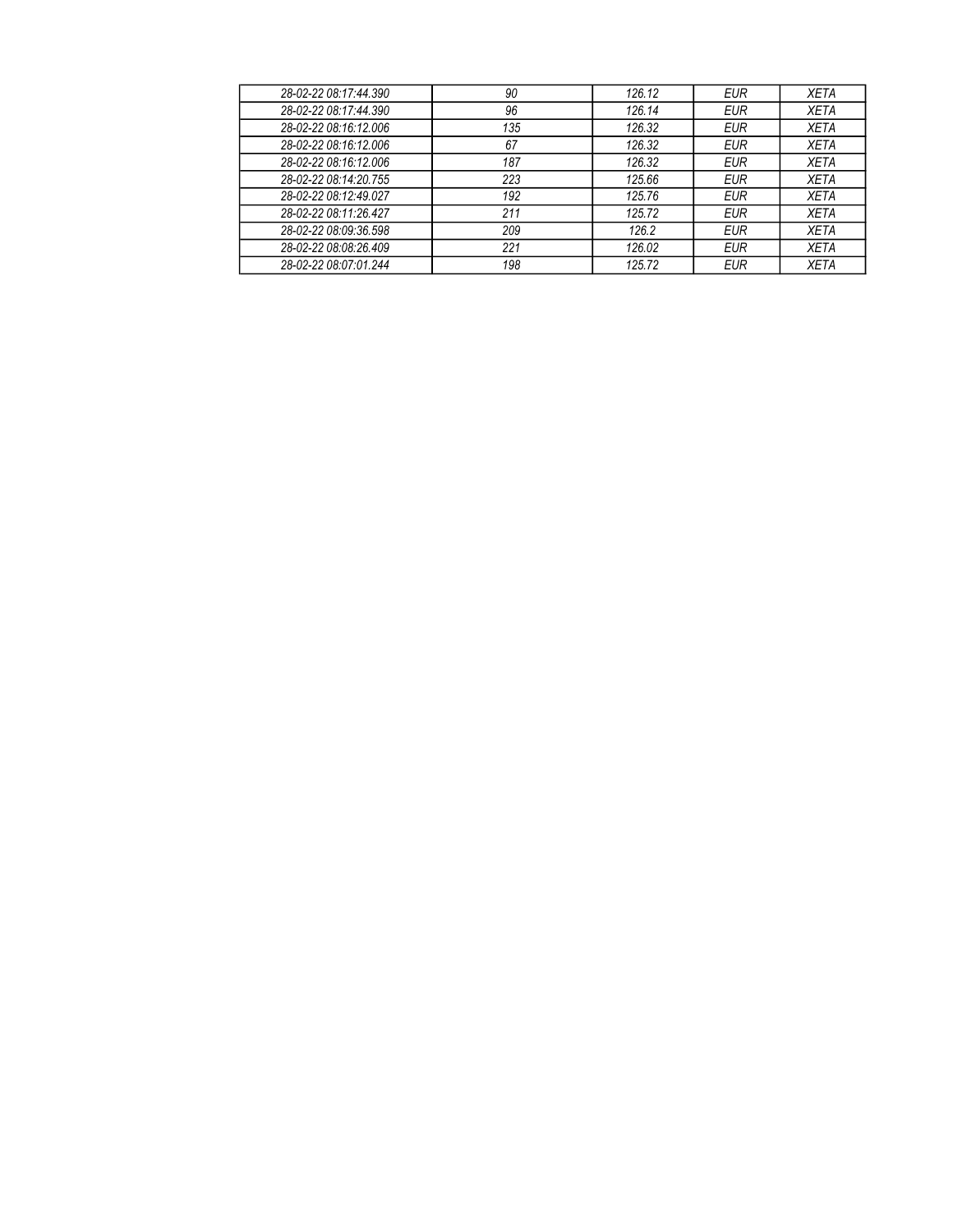## Each order relating to the buy-back programme above according to Art. 5 sec. 3 MAR in conjunction with Art. 25 sec. 1 and 2 MiFiR

In red colour are the fields according to Table 2 of the Annex of Del. Regulation (EU) 2017/580; alternatively you may report the

| Date and Time according to field 9 | <b>Segment MIC code</b><br>according to field 16 | <b>Transaction price</b><br>according to field 28 | <b>Price currency according</b><br>to field 29 | <b>Buy-sell indicator</b><br>according to field 32 |
|------------------------------------|--------------------------------------------------|---------------------------------------------------|------------------------------------------------|----------------------------------------------------|
| 28-02-22 16:27:06.891              | <b>XETA</b>                                      | 127.1                                             | <b>EUR</b>                                     | <b>BUY</b>                                         |
| 28-02-22 16:26:13.044              | <b>XETA</b>                                      | 126.94                                            | <b>EUR</b>                                     | <b>BUY</b>                                         |
| 28-02-22 16:26:13.293              | <b>XETA</b>                                      | 126.94                                            | <b>EUR</b>                                     | <b>BUY</b>                                         |
| 28-02-22 16:24:36.332              | <b>XETA</b>                                      | 126.94                                            | <b>EUR</b>                                     | <b>BUY</b>                                         |
| 28-02-22 16:23:01.926              | <b>XETA</b>                                      | 126.88                                            | <b>EUR</b>                                     | <b>BUY</b>                                         |
| 28-02-22 16:23:01.926              | <b>XETA</b>                                      | 126.88                                            | <b>EUR</b>                                     | <b>BUY</b>                                         |
| 28-02-22 16:22:58.363              | <b>XETA</b>                                      | 126.88                                            | <b>EUR</b>                                     | <b>BUY</b>                                         |
| 28-02-22 16:22:58.360              | <b>XETA</b>                                      | 126.88                                            | <b>EUR</b>                                     | <b>BUY</b>                                         |
| 28-02-22 16:21:29.561              | <b>XETA</b>                                      | 126.92                                            | <b>EUR</b>                                     | <b>BUY</b>                                         |
| 28-02-22 16:21:20.888              | <b>XETA</b>                                      | 126.94                                            | <b>EUR</b>                                     | <b>BUY</b>                                         |
| 28-02-22 16:19:33.855              | <b>XETA</b>                                      | 126.76                                            | <b>EUR</b>                                     | <b>BUY</b>                                         |
| 28-02-22 16:19:33.855              | <b>XETA</b>                                      | 126.76                                            | <b>EUR</b>                                     | <b>BUY</b>                                         |
| 28-02-22 16:17:21.036              | <b>XETA</b>                                      | 126.4                                             | <b>EUR</b>                                     | <b>BUY</b>                                         |
| 28-02-22 16:15:28.025              | <b>XETA</b>                                      | 126.28                                            | <b>EUR</b>                                     | <b>BUY</b>                                         |
| 28-02-22 16:15:28.025              | <b>XETA</b>                                      | 126.28                                            | <b>EUR</b>                                     | <b>BUY</b>                                         |
| 28-02-22 16:13:20.935              | <b>XETA</b>                                      | 126.28                                            | <b>EUR</b>                                     | <b>BUY</b>                                         |
| 28-02-22 16:13:20.935              | <b>XETA</b>                                      | 126.28                                            | <b>EUR</b>                                     | <b>BUY</b>                                         |
| 28-02-22 16:10:59.556              | <b>XETA</b>                                      | 126.04                                            | <b>EUR</b>                                     | <b>BUY</b>                                         |
| 28-02-22 16:09:01.466              | <b>XETA</b>                                      | 126.46                                            | <b>EUR</b>                                     | <b>BUY</b>                                         |
| 28-02-22 16:04:53.859              | <b>XETA</b>                                      | 126.44                                            | <b>EUR</b>                                     | <b>BUY</b>                                         |
| 28-02-22 16:04:53.859              | <b>XETA</b>                                      | 126.46                                            | <b>EUR</b>                                     | <b>BUY</b>                                         |
| 28-02-22 16:04:53.856              | <b>XETA</b>                                      | 126.44                                            | <b>EUR</b>                                     | <b>BUY</b>                                         |
| 28-02-22 16:04:53.844              | <b>XETA</b>                                      | 126.46                                            | <b>EUR</b>                                     | <b>BUY</b>                                         |
| 28-02-22 16:02:54.113              | <b>XETA</b>                                      | 126.42                                            | <b>EUR</b>                                     | <b>BUY</b>                                         |
| 28-02-22 16:02:54.113              | <b>XETA</b>                                      | 126.42                                            | <b>EUR</b>                                     | <b>BUY</b>                                         |
| 28-02-22 16:02:54.113              | <b>XETA</b>                                      | 126.42                                            | <b>EUR</b>                                     | <b>BUY</b>                                         |
| 28-02-22 16:00:42.039              | <b>XETA</b>                                      | 126.24                                            | <b>EUR</b>                                     | <b>BUY</b>                                         |
| 28-02-22 16:00:42.039              | <b>XETA</b>                                      | 126.24                                            | <b>EUR</b>                                     | <b>BUY</b>                                         |
| 28-02-22 15:58:58.045              | <b>XETA</b>                                      | 126.42                                            | <b>EUR</b>                                     | <b>BUY</b>                                         |
| 28-02-22 15:54:38.152              | <b>XETA</b>                                      | 126.2                                             | <b>EUR</b>                                     | <b>BUY</b>                                         |
| 28-02-22 15:54:38.152              | <b>XETA</b>                                      | 126.22                                            | <b>EUR</b>                                     | <b>BUY</b>                                         |
| 28-02-22 15:54:38.150              | <b>XETA</b>                                      | 126.2                                             | <b>EUR</b>                                     | <b>BUY</b>                                         |
| 28-02-22 15:52:48.460              | <b>XETA</b>                                      | 126.4                                             | <b>EUR</b>                                     | <b>BUY</b>                                         |
| 28-02-22 15:50:35.128              | <b>XETA</b>                                      | 126.3                                             | <b>EUR</b>                                     | <b>BUY</b>                                         |
| 28-02-22 15:48:40.562              | <b>XETA</b>                                      | 126.4                                             | <b>EUR</b>                                     | <b>BUY</b>                                         |
| 28-02-22 15:48:13.889              | XETA                                             | 126.38                                            | <b>EUR</b>                                     | <b>BUY</b>                                         |
| 28-02-22 15:48:13.889              | <b>XETA</b>                                      | 126.38                                            | <b>EUR</b>                                     | <b>BUY</b>                                         |
| 28-02-22 15:46:14.321              | <b>XETA</b>                                      | 126.58                                            | <b>EUR</b>                                     | <b>BUY</b>                                         |
| 28-02-22 15:46:14.321              | <b>XETA</b>                                      | 126.58                                            | <b>EUR</b>                                     | <b>BUY</b>                                         |
| 28-02-22 15:44:06.950              | <b>XETA</b>                                      | 126.28                                            | <b>EUR</b>                                     | <b>BUY</b>                                         |
| 28-02-22 15:42:32.496              | <b>XETA</b>                                      | 126.22                                            | <b>EUR</b>                                     | <b>BUY</b>                                         |
| 28-02-22 15:39:54.966              | <b>XETA</b>                                      | 126.04                                            | <b>EUR</b>                                     | <b>BUY</b>                                         |
| 28-02-22 15:39:54.966              | <b>XETA</b>                                      | 126.04                                            | <b>EUR</b>                                     | <b>BUY</b>                                         |
| 28-02-22 15:37:47.983              | <b>XETA</b>                                      | 126                                               | <b>EUR</b>                                     | <b>BUY</b>                                         |
| 28-02-22 15:36:00.196              | <b>XETA</b>                                      | 126.06                                            | <b>EUR</b>                                     | <b>BUY</b>                                         |
| 28-02-22 15:34:25.462              | <b>XETA</b>                                      | 125.7                                             | <b>EUR</b>                                     | <b>BUY</b>                                         |
| 28-02-22 15:33:27.198              | <b>XETA</b>                                      | 125.52                                            | <b>EUR</b>                                     | <b>BUY</b>                                         |
| 28-02-22 15:33:27.189              | <b>XETA</b>                                      | 125.52                                            | <b>EUR</b>                                     | <b>BUY</b>                                         |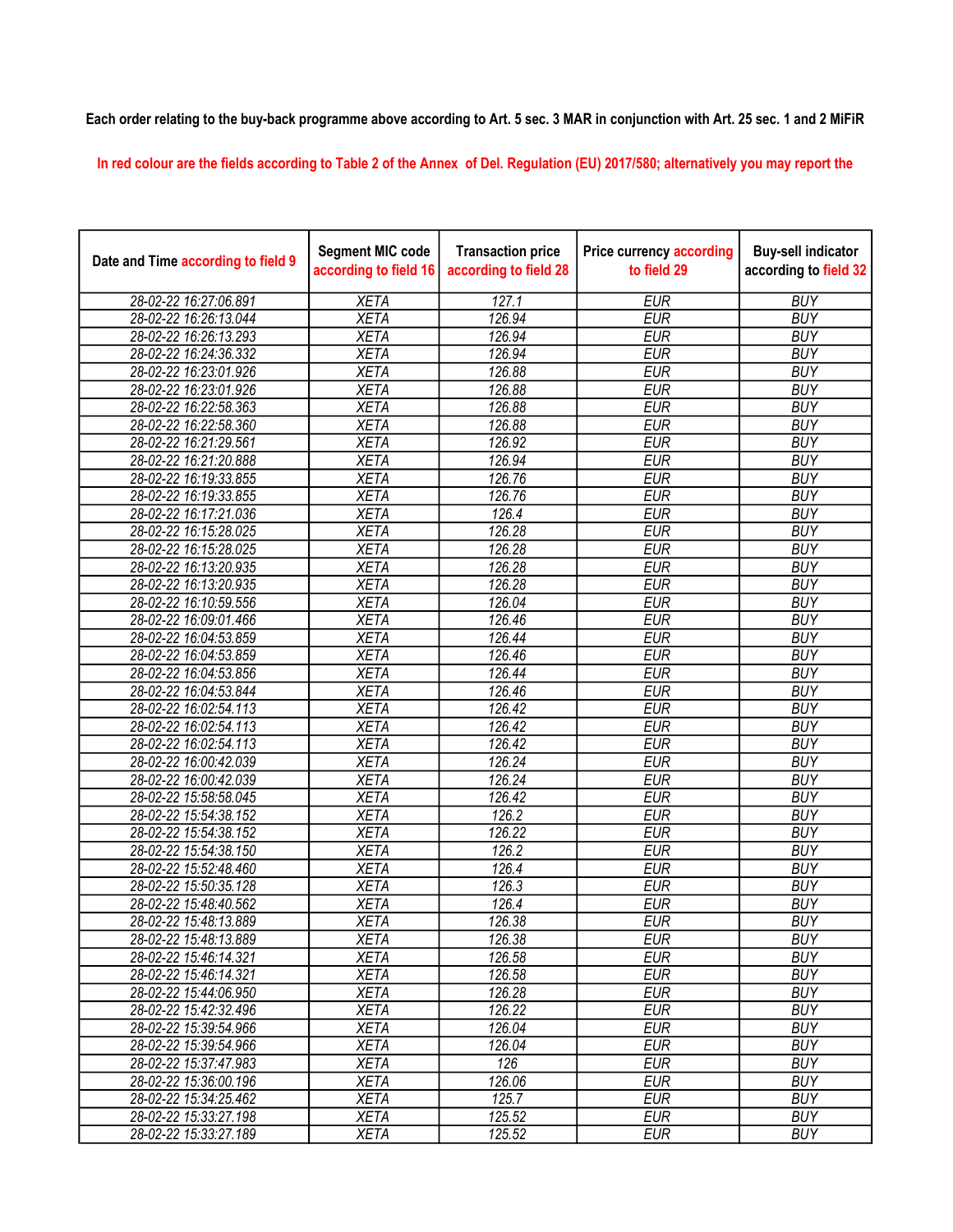| 28-02-22 15:32:23.964 | <b>XETA</b> | 125.44 | <b>EUR</b> | <b>BUY</b> |
|-----------------------|-------------|--------|------------|------------|
| 28-02-22 15:31:22.497 | <b>XETA</b> | 125.2  | <b>EUR</b> | <b>BUY</b> |
| 28-02-22 15:28:48.613 | <b>XETA</b> | 124.98 | <b>EUR</b> | <b>BUY</b> |
| 28-02-22 15:26:40.196 | <b>XETA</b> | 124.96 | <b>EUR</b> | <b>BUY</b> |
| 28-02-22 15:26:40.196 | <b>XETA</b> | 124.96 | <b>EUR</b> | <b>BUY</b> |
| 28-02-22 15:24:09.949 | <b>XETA</b> | 125.1  | <b>EUR</b> | <b>BUY</b> |
| 28-02-22 15:24:09.949 | <b>XETA</b> | 125.1  | <b>EUR</b> | <b>BUY</b> |
| 28-02-22 15:24:09.949 | <b>XETA</b> | 125.1  | <b>EUR</b> | <b>BUY</b> |
| 28-02-22 15:21:39.706 | <b>XETA</b> | 124.68 | <b>EUR</b> | <b>BUY</b> |
| 28-02-22 15:19:39.627 | <b>XETA</b> | 124.4  | <b>EUR</b> | <b>BUY</b> |
| 28-02-22 15:17:28.532 | <b>XETA</b> | 124.66 | <b>EUR</b> | <b>BUY</b> |
| 28-02-22 15:16:00.443 | <b>XETA</b> | 124.52 | <b>EUR</b> | <b>BUY</b> |
| 28-02-22 15:15:31.118 | <b>XETA</b> | 124.64 | <b>EUR</b> | <b>BUY</b> |
| 28-02-22 15:15:31.118 | <b>XETA</b> | 124.64 | <b>EUR</b> | <b>BUY</b> |
| 28-02-22 15:13:25.141 | <b>XETA</b> | 124.46 | <b>EUR</b> | <b>BUY</b> |
| 28-02-22 15:11:18.748 | <b>XETA</b> | 124.84 | <b>EUR</b> | <b>BUY</b> |
| 28-02-22 15:09:01.095 | <b>XETA</b> | 124.92 | <b>EUR</b> | <b>BUY</b> |
| 28-02-22 15:06:53.473 | <b>XETA</b> | 125.22 | <b>EUR</b> | <b>BUY</b> |
| 28-02-22 15:04:41.556 | <b>XETA</b> | 125.24 | <b>EUR</b> | <b>BUY</b> |
| 28-02-22 15:03:50.571 | <b>XETA</b> | 125.12 | <b>EUR</b> | <b>BUY</b> |
| 28-02-22 15:01:41.116 | <b>XETA</b> | 125.5  | <b>EUR</b> | <b>BUY</b> |
| 28-02-22 15:01:33.587 | <b>XETA</b> | 125.56 | <b>EUR</b> | <b>BUY</b> |
| 28-02-22 15:00:44.268 | <b>XETA</b> | 125.6  | <b>EUR</b> | <b>BUY</b> |
| 28-02-22 15:00:44.268 | <b>XETA</b> | 125.6  | <b>EUR</b> | <b>BUY</b> |
| 28-02-22 15:00:38.206 | <b>XETA</b> | 125.62 | <b>EUR</b> | <b>BUY</b> |
| 28-02-22 14:58:23.024 | <b>XETA</b> | 125.18 | <b>EUR</b> | <b>BUY</b> |
| 28-02-22 14:58:23.023 | <b>XETA</b> | 125.18 | <b>EUR</b> | <b>BUY</b> |
| 28-02-22 14:56:25.952 | <b>XETA</b> | 125.12 | <b>EUR</b> | <b>BUY</b> |
| 28-02-22 14:56:25.952 | <b>XETA</b> | 125.12 | <b>EUR</b> | <b>BUY</b> |
| 28-02-22 14:54:08.190 | <b>XETA</b> | 125.08 | <b>EUR</b> | <b>BUY</b> |
|                       |             |        |            |            |
| 28-02-22 14:52:24.885 | <b>XETA</b> | 124.86 | <b>EUR</b> | <b>BUY</b> |
| 28-02-22 14:51:07.154 | <b>XETA</b> | 124.88 | <b>EUR</b> | <b>BUY</b> |
| 28-02-22 14:49:21.312 | <b>XETA</b> | 124.98 | <b>EUR</b> | <b>BUY</b> |
| 28-02-22 14:47:11.110 | <b>XETA</b> | 125.18 | <b>EUR</b> | <b>BUY</b> |
| 28-02-22 14:45:18.446 | <b>XETA</b> | 124.84 | <b>EUR</b> | <b>BUY</b> |
| 28-02-22 14:45:18.446 | <b>XETA</b> | 124.84 | <b>EUR</b> | <b>BUY</b> |
| 28-02-22 14:44:52.250 | <b>XETA</b> | 124.8  | EUR        | <b>BUY</b> |
| 28-02-22 14:43:34.202 | <b>XETA</b> | 124.52 | <b>EUR</b> | <b>BUY</b> |
| 28-02-22 14:42:35.223 | <b>XETA</b> | 124.68 | <b>EUR</b> | <b>BUY</b> |
| 28-02-22 14:41:39.826 | <b>XETA</b> | 124.58 | <b>EUR</b> | <b>BUY</b> |
| 28-02-22 14:39:23.054 | <b>XETA</b> | 124.8  | <b>EUR</b> | <b>BUY</b> |
| 28-02-22 14:37:22.191 | <b>XETA</b> | 124.76 | <b>EUR</b> | <b>BUY</b> |
| 28-02-22 14:37:22.191 | <b>XETA</b> | 124.76 | <b>EUR</b> | <b>BUY</b> |
| 28-02-22 14:35:39.127 | <b>XETA</b> | 124.6  | <b>EUR</b> | <b>BUY</b> |
| 28-02-22 14:34:01.285 | <b>XETA</b> | 124.68 | <b>EUR</b> | <b>BUY</b> |
| 28-02-22 14:34:01.285 | <b>XETA</b> | 124.68 | <b>EUR</b> | <b>BUY</b> |
| 28-02-22 14:32:31.720 | <b>XETA</b> | 124.9  | EUR        | <b>BUY</b> |
| 28-02-22 14:30:59.575 | <b>XETA</b> | 125.12 | <b>EUR</b> | <b>BUY</b> |
| 28-02-22 14:30:59.575 | <b>XETA</b> | 125.12 | <b>EUR</b> | <b>BUY</b> |
| 28-02-22 14:28:42.215 | <b>XETA</b> | 124.94 | <b>EUR</b> | <b>BUY</b> |
| 28-02-22 14:28:42.215 | <b>XETA</b> | 124.94 | <b>EUR</b> | <b>BUY</b> |
| 28-02-22 14:26:27.542 | <b>XETA</b> | 125.02 | <b>EUR</b> | <b>BUY</b> |
| 28-02-22 14:25:50.325 | <b>XETA</b> | 125.02 | <b>EUR</b> | <b>BUY</b> |
| 28-02-22 14:25:50.325 | XETA        | 125.02 | <b>EUR</b> | <b>BUY</b> |
|                       |             |        |            |            |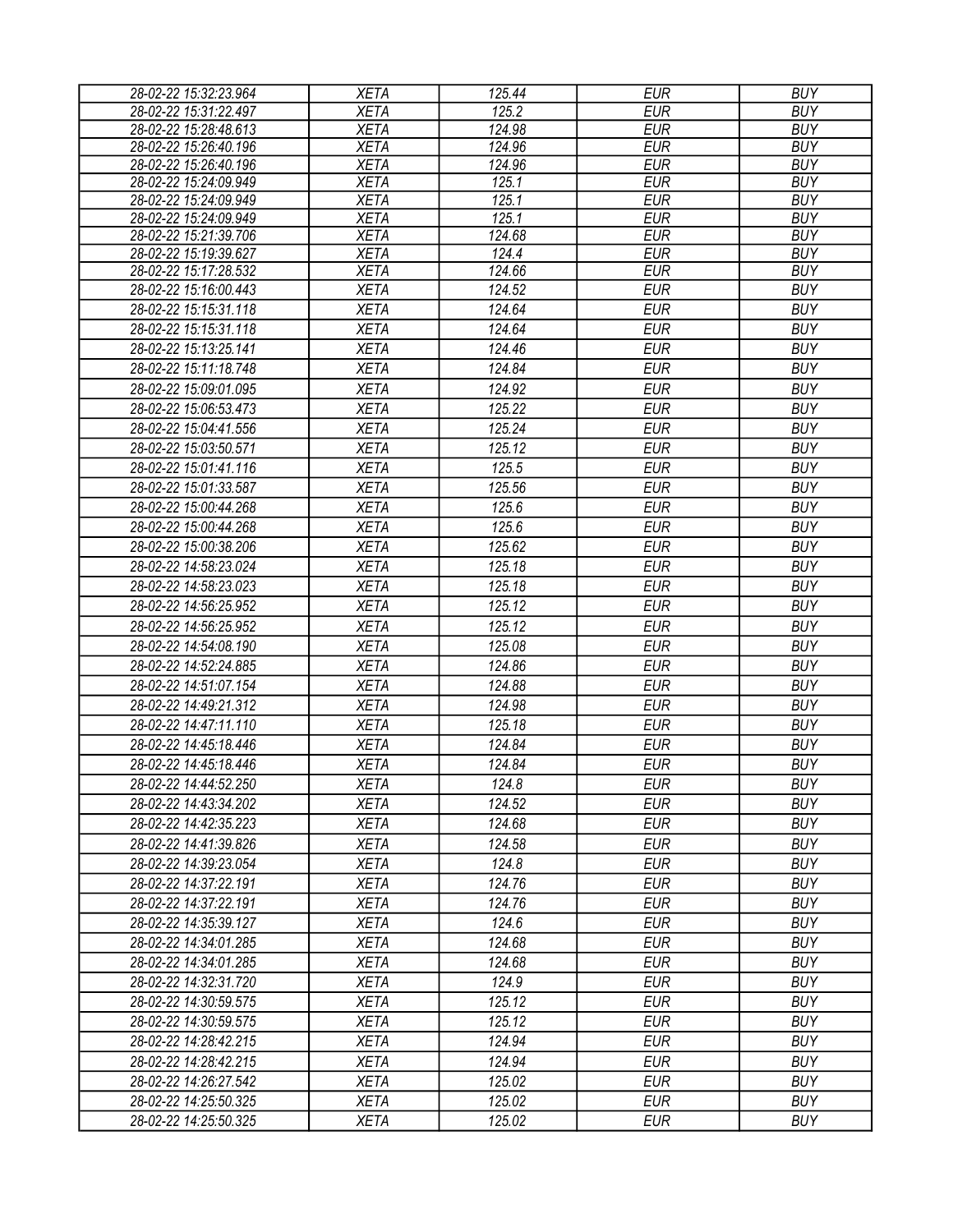| 28-02-22 14:22:03.848 | <b>XETA</b> | 125.08 | <b>EUR</b> | <b>BUY</b> |
|-----------------------|-------------|--------|------------|------------|
| 28-02-22 14:22:03.848 | <b>XETA</b> | 125.08 | <b>EUR</b> | <b>BUY</b> |
| 28-02-22 14:18:37.252 | <b>XETA</b> | 125.1  | <b>EUR</b> | <b>BUY</b> |
| 28-02-22 14:16:00.005 | <b>XETA</b> | 125.36 | <b>EUR</b> | <b>BUY</b> |
| 28-02-22 14:16:00.005 | <b>XETA</b> | 125.36 | <b>EUR</b> | <b>BUY</b> |
| 28-02-22 14:12:11.240 | <b>XETA</b> | 125.04 | <b>EUR</b> | <b>BUY</b> |
| 28-02-22 14:08:54.492 | <b>XETA</b> | 124.96 | <b>EUR</b> | <b>BUY</b> |
| 28-02-22 14:06:16.389 | <b>XETA</b> | 125.04 | <b>EUR</b> | <b>BUY</b> |
| 28-02-22 14:03:18.443 | <b>XETA</b> | 125.08 | <b>EUR</b> | <b>BUY</b> |
| 28-02-22 14:02:01.616 | <b>XETA</b> | 124.9  | <b>EUR</b> | <b>BUY</b> |
| 28-02-22 14:02:01.616 | <b>XETA</b> | 124.9  | <b>EUR</b> | <b>BUY</b> |
| 28-02-22 13:58:59.793 | <b>XETA</b> | 124.92 | <b>EUR</b> | <b>BUY</b> |
| 28-02-22 13:58:59.781 | <b>XETA</b> | 124.9  | <b>EUR</b> | <b>BUY</b> |
| 28-02-22 13:55:49.974 | <b>XETA</b> | 124.92 | <b>EUR</b> | <b>BUY</b> |
| 28-02-22 13:52:36.537 | <b>XETA</b> | 125.24 | <b>EUR</b> | <b>BUY</b> |
| 28-02-22 13:50:17.981 | <b>XETA</b> | 124.96 | <b>EUR</b> | <b>BUY</b> |
| 28-02-22 13:50:17.981 | <b>XETA</b> | 124.96 | <b>EUR</b> | <b>BUY</b> |
| 28-02-22 13:46:45.026 | <b>XETA</b> | 124.9  | <b>EUR</b> | <b>BUY</b> |
| 28-02-22 13:43:54.505 | <b>XETA</b> | 124.72 | <b>EUR</b> | <b>BUY</b> |
| 28-02-22 13:40:37.151 | <b>XETA</b> | 124.82 | <b>EUR</b> | <b>BUY</b> |
| 28-02-22 13:40:37.151 | <b>XETA</b> | 124.82 | <b>EUR</b> | <b>BUY</b> |
| 28-02-22 13:37:46.685 | <b>XETA</b> | 124.82 | <b>EUR</b> | <b>BUY</b> |
|                       |             | 124.8  | <b>EUR</b> | <b>BUY</b> |
| 28-02-22 13:37:46.761 | <b>XETA</b> |        |            |            |
| 28-02-22 13:37:46.761 | <b>XETA</b> | 124.8  | <b>EUR</b> | <b>BUY</b> |
| 28-02-22 13:37:41.433 | <b>XETA</b> | 124.84 | <b>EUR</b> | <b>BUY</b> |
| 28-02-22 13:33:56.043 | <b>XETA</b> | 125.26 | <b>EUR</b> | <b>BUY</b> |
| 28-02-22 13:31:22.499 | <b>XETA</b> | 125.56 | <b>EUR</b> | <b>BUY</b> |
| 28-02-22 13:28:26.304 | <b>XETA</b> | 125.54 | <b>EUR</b> | <b>BUY</b> |
| 28-02-22 13:24:25.394 | <b>XETA</b> | 125.64 | <b>EUR</b> | <b>BUY</b> |
| 28-02-22 13:24:25.394 | <b>XETA</b> | 125.64 | <b>EUR</b> | <b>BUY</b> |
| 28-02-22 13:20:17.273 | <b>XETA</b> | 125.64 | <b>EUR</b> | <b>BUY</b> |
| 28-02-22 13:20:17.273 | <b>XETA</b> | 125.64 | <b>EUR</b> | <b>BUY</b> |
| 28-02-22 13:20:17.273 | <b>XETA</b> | 125.64 | <b>EUR</b> | <b>BUY</b> |
| 28-02-22 13:16:10.228 | <b>XETA</b> | 125.5  | <b>EUR</b> | <b>BUY</b> |
| 28-02-22 13:16:10.228 | <b>XETA</b> | 125.5  | <b>EUR</b> | <b>BUY</b> |
| 28-02-22 13:13:04.723 | <b>XETA</b> | 125.92 | <b>EUR</b> | <b>BUY</b> |
| 28-02-22 13:13:03.800 | <b>XETA</b> | 125.94 | <b>EUR</b> | <b>BUY</b> |
| 28-02-22 13:08:40.241 | <b>XETA</b> | 125.64 | <b>EUR</b> | <b>BUY</b> |
| 28-02-22 13:07:52.167 | <b>XETA</b> | 125.64 | <b>EUR</b> | <b>BUY</b> |
| 28-02-22 13:04:50.599 | <b>XETA</b> | 125.78 | <b>EUR</b> | <b>BUY</b> |
| 28-02-22 13:00:58.644 | <b>XETA</b> | 125.58 | <b>EUR</b> | <b>BUY</b> |
| 28-02-22 12:57:14.823 | <b>XETA</b> | 126.3  | <b>EUR</b> | <b>BUY</b> |
| 28-02-22 12:52:29.446 | <b>XETA</b> | 126.3  | <b>EUR</b> | <b>BUY</b> |
| 28-02-22 12:52:29.446 | <b>XETA</b> | 126.3  | <b>EUR</b> | <b>BUY</b> |
| 28-02-22 12:48:14.216 | <b>XETA</b> | 126.3  | <b>EUR</b> | <b>BUY</b> |
| 28-02-22 12:43:39.137 | <b>XETA</b> | 126.06 | <b>EUR</b> | <b>BUY</b> |
| 28-02-22 12:43:39.137 | <b>XETA</b> | 126.06 | <b>EUR</b> | <b>BUY</b> |
| 28-02-22 12:39:23.365 | XETA        | 126.08 | <b>EUR</b> | <b>BUY</b> |
| 28-02-22 12:39:23.365 | <b>XETA</b> | 126.08 | <b>EUR</b> | <b>BUY</b> |
| 28-02-22 12:39:23.365 | <b>XETA</b> | 126.08 | <b>EUR</b> | <b>BUY</b> |
| 28-02-22 12:35:03.042 | <b>XETA</b> | 125.72 | <b>EUR</b> | <b>BUY</b> |
| 28-02-22 12:35:03.042 | XETA        | 125.72 | <b>EUR</b> | <b>BUY</b> |
| 28-02-22 12:31:03.277 | XETA        | 125.72 | <b>EUR</b> | <b>BUY</b> |
|                       |             |        |            |            |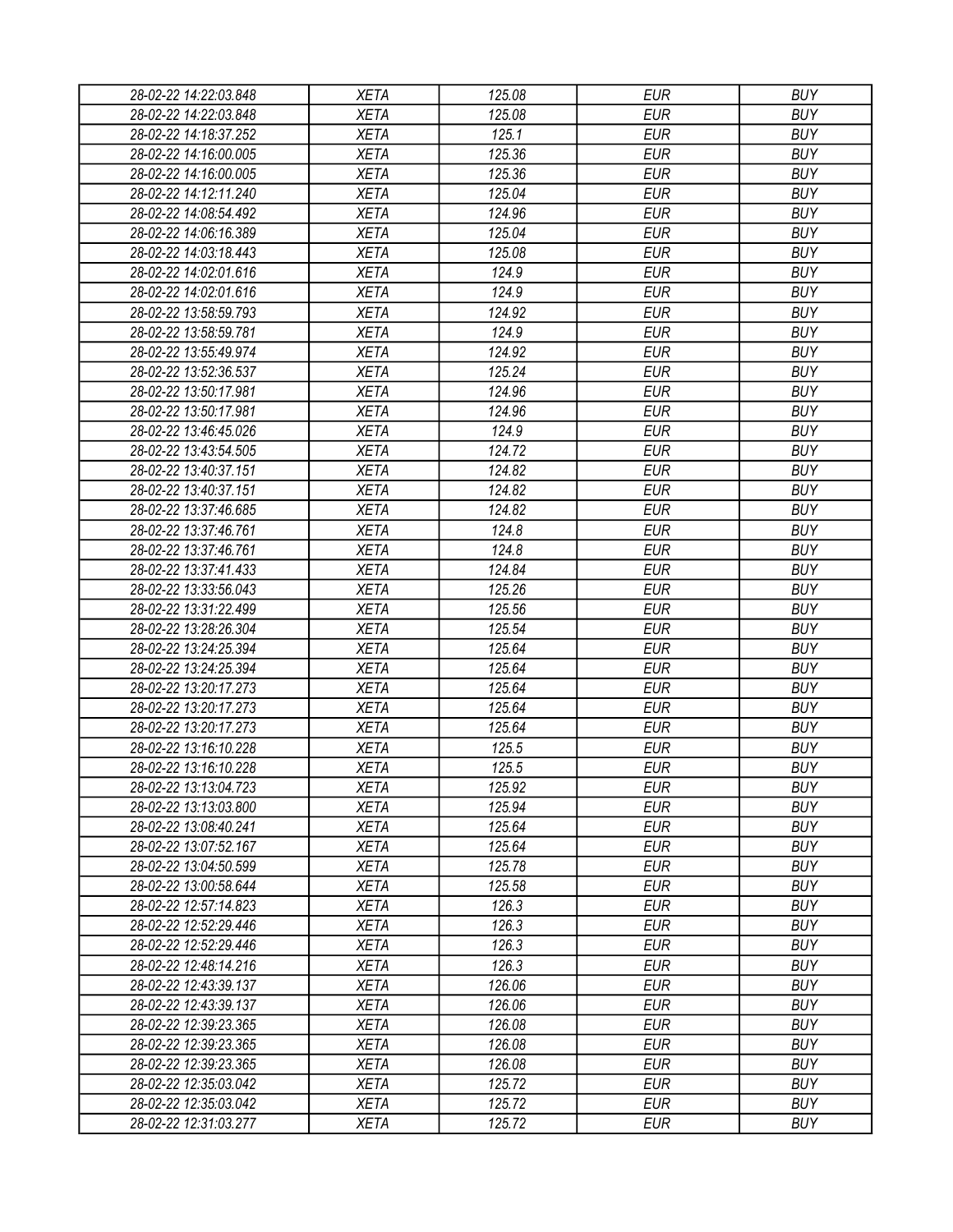| 28-02-22 12:31:03.277 | <b>XETA</b> | 125.72 | <b>EUR</b> | <b>BUY</b> |
|-----------------------|-------------|--------|------------|------------|
| 28-02-22 12:26:24.649 | <b>XETA</b> | 125.48 | <b>EUR</b> | <b>BUY</b> |
| 28-02-22 12:26:24.649 | <b>XETA</b> | 125.48 | <b>EUR</b> | <b>BUY</b> |
| 28-02-22 12:22:27.981 | <b>XETA</b> | 125.66 | <b>EUR</b> | <b>BUY</b> |
| 28-02-22 12:22:27.981 | <b>XETA</b> | 125.66 | <b>EUR</b> | <b>BUY</b> |
| 28-02-22 12:17:32.123 | <b>XETA</b> | 125.54 | <b>EUR</b> | <b>BUY</b> |
| 28-02-22 12:12:17.131 | <b>XETA</b> | 125.58 | <b>EUR</b> | <b>BUY</b> |
| 28-02-22 12:12:17.131 | <b>XETA</b> | 125.58 | <b>EUR</b> | <b>BUY</b> |
| 28-02-22 12:08:15.864 | <b>XETA</b> | 125.28 | <b>EUR</b> | <b>BUY</b> |
| 28-02-22 12:08:15.864 | <b>XETA</b> | 125.28 | <b>EUR</b> | <b>BUY</b> |
| 28-02-22 12:08:15.895 | <b>XETA</b> | 125.24 | <b>EUR</b> | <b>BUY</b> |
| 28-02-22 12:04:52.308 | <b>XETA</b> | 125.04 | <b>EUR</b> | <b>BUY</b> |
| 28-02-22 12:04:52.308 | <b>XETA</b> | 125.04 | <b>EUR</b> | <b>BUY</b> |
| 28-02-22 12:03:29.510 | <b>XETA</b> | 125.08 | <b>EUR</b> | <b>BUY</b> |
| 28-02-22 12:02:35.356 | <b>XETA</b> | 125.22 | <b>EUR</b> | <b>BUY</b> |
| 28-02-22 12:02:22.845 | <b>XETA</b> | 125.18 | <b>EUR</b> | <b>BUY</b> |
| 28-02-22 11:59:19.405 | <b>XETA</b> | 125.02 | <b>EUR</b> | <b>BUY</b> |
| 28-02-22 11:55:51.098 | <b>XETA</b> | 125.16 | <b>EUR</b> | <b>BUY</b> |
| 28-02-22 11:55:51.098 | <b>XETA</b> | 125.16 | <b>EUR</b> | <b>BUY</b> |
| 28-02-22 11:55:35.356 | <b>XETA</b> | 125.2  | <b>EUR</b> | <b>BUY</b> |
| 28-02-22 11:51:18.443 | <b>XETA</b> | 125.52 | <b>EUR</b> | <b>BUY</b> |
| 28-02-22 11:51:18.443 | <b>XETA</b> | 125.52 | <b>EUR</b> | <b>BUY</b> |
| 28-02-22 11:47:46.174 | <b>XETA</b> | 125.12 | <b>EUR</b> | <b>BUY</b> |
| 28-02-22 11:46:24.680 | <b>XETA</b> | 125.06 | <b>EUR</b> | <b>BUY</b> |
| 28-02-22 11:44:20.023 | <b>XETA</b> | 125.16 | <b>EUR</b> | <b>BUY</b> |
| 28-02-22 11:40:06.764 | <b>XETA</b> | 125.22 | <b>EUR</b> | <b>BUY</b> |
| 28-02-22 11:33:25.906 | <b>XETA</b> | 125.08 | <b>EUR</b> | <b>BUY</b> |
| 28-02-22 11:33:25.905 | <b>XETA</b> | 125.06 | <b>EUR</b> | <b>BUY</b> |
| 28-02-22 11:28:56.981 | <b>XETA</b> | 124.8  | <b>EUR</b> | <b>BUY</b> |
| 28-02-22 11:25:25.975 | <b>XETA</b> | 125.22 | <b>EUR</b> | <b>BUY</b> |
| 28-02-22 11:21:55.885 | <b>XETA</b> | 125.18 | <b>EUR</b> | <b>BUY</b> |
| 28-02-22 11:18:40.866 | <b>XETA</b> | 125.24 | <b>EUR</b> | <b>BUY</b> |
| 28-02-22 11:18:24.313 | <b>XETA</b> | 125.26 | <b>EUR</b> | <b>BUY</b> |
| 28-02-22 11:15:38.133 | <b>XETA</b> | 125.24 | <b>EUR</b> | <b>BUY</b> |
| 28-02-22 11:11:38.865 | <b>XETA</b> | 125.12 | <b>EUR</b> | <b>BUY</b> |
| 28-02-22 11:11:38.865 |             | 125.12 | <b>EUR</b> | <b>BUY</b> |
|                       | <b>XETA</b> | 125.14 | <b>EUR</b> | <b>BUY</b> |
| 28-02-22 11:08:25.139 | <b>XETA</b> | 125.14 | <b>EUR</b> | <b>BUY</b> |
| 28-02-22 11:08:25.139 | <b>XETA</b> |        |            |            |
| 28-02-22 11:08:25.139 | <b>XETA</b> | 125.14 | <b>EUR</b> | <b>BUY</b> |
| 28-02-22 11:04:52.483 | <b>XETA</b> | 125.22 | <b>EUR</b> | <b>BUY</b> |
| 28-02-22 11:04:52.483 | <b>XETA</b> | 125.22 | <b>EUR</b> | <b>BUY</b> |
| 28-02-22 11:01:07.230 | <b>XETA</b> | 125.22 | <b>EUR</b> | <b>BUY</b> |
| 28-02-22 11:01:07.230 | <b>XETA</b> | 125.22 | <b>EUR</b> | <b>BUY</b> |
| 28-02-22 10:58:59.686 | <b>XETA</b> | 124.78 | <b>EUR</b> | <b>BUY</b> |
| 28-02-22 10:56:03.195 | <b>XETA</b> | 124.72 | <b>EUR</b> | <b>BUY</b> |
| 28-02-22 10:53:47.023 | <b>XETA</b> | 124.76 | <b>EUR</b> | <b>BUY</b> |
| 28-02-22 10:53:47.023 | <b>XETA</b> | 124.76 | <b>EUR</b> | <b>BUY</b> |
| 28-02-22 10:53:00.870 | <b>XETA</b> | 124.74 | <b>EUR</b> | <b>BUY</b> |
| 28-02-22 10:53:00.870 | <b>XETA</b> | 124.74 | <b>EUR</b> | <b>BUY</b> |
| 28-02-22 10:51:31.625 | <b>XETA</b> | 124.8  | <b>EUR</b> | <b>BUY</b> |
| 28-02-22 10:51:31.625 | <b>XETA</b> | 124.8  | <b>EUR</b> | <b>BUY</b> |
| 28-02-22 10:49:07.027 | XETA        | 124.64 | <b>EUR</b> | <b>BUY</b> |
| 28-02-22 10:49:06.462 | XETA        | 124.64 | <b>EUR</b> | <b>BUY</b> |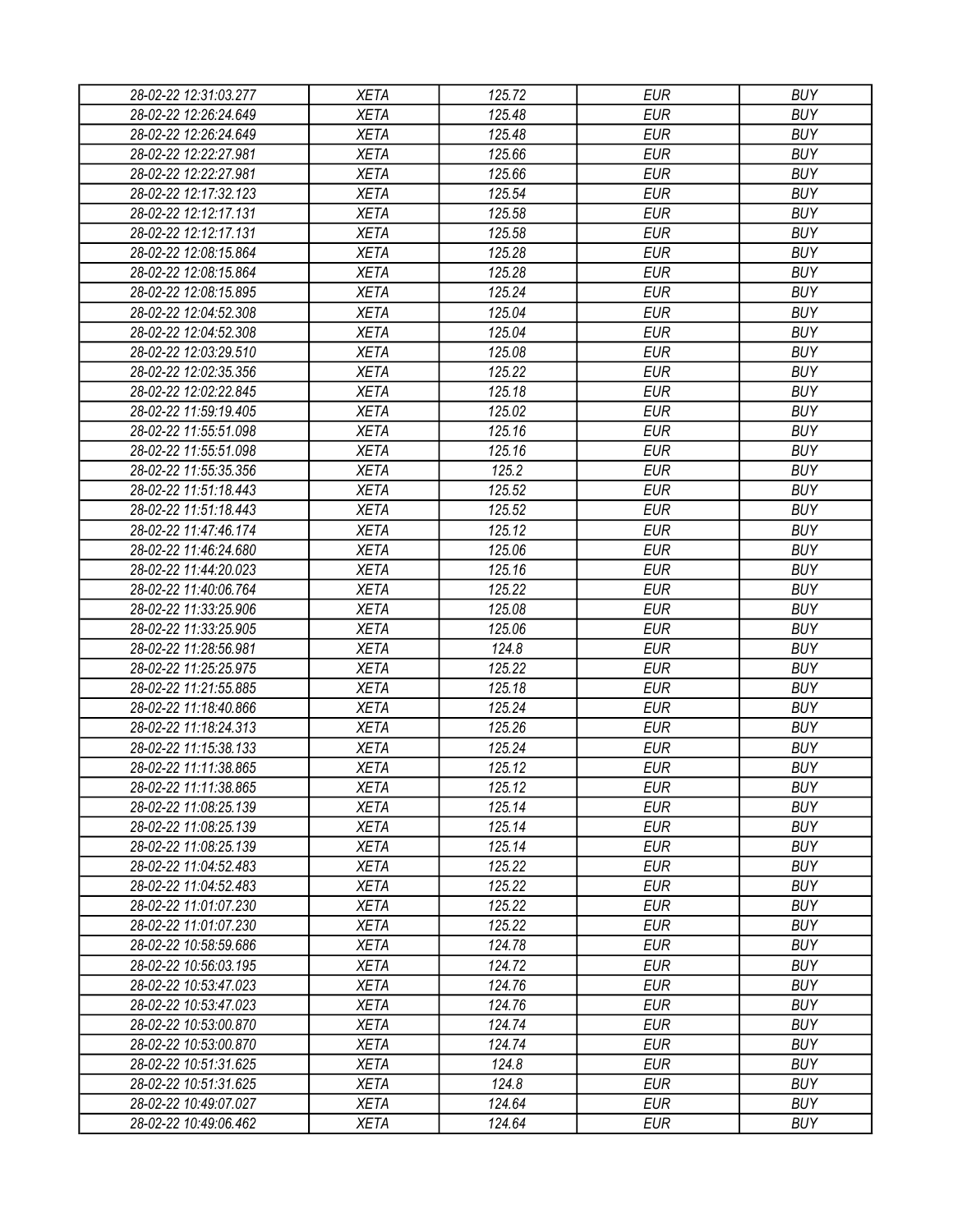| 28-02-22 10:45:37.715 | <b>XETA</b> | 124.44 | <b>EUR</b> | <b>BUY</b> |
|-----------------------|-------------|--------|------------|------------|
| 28-02-22 10:45:37.715 | <b>XETA</b> | 124.44 | <b>EUR</b> | <b>BUY</b> |
| 28-02-22 10:42:00.106 | <b>XETA</b> | 124.18 | <b>EUR</b> | <b>BUY</b> |
| 28-02-22 10:42:00.106 | <b>XETA</b> | 124.18 | <b>EUR</b> | <b>BUY</b> |
| 28-02-22 10:38:22.129 | <b>XETA</b> | 124.14 | <b>EUR</b> | <b>BUY</b> |
| 28-02-22 10:38:22.129 | <b>XETA</b> | 124.14 | <b>EUR</b> | <b>BUY</b> |
| 28-02-22 10:38:22.129 | <b>XETA</b> | 124.14 | <b>EUR</b> | <b>BUY</b> |
| 28-02-22 10:38:22.129 | <b>XETA</b> | 124.14 | <b>EUR</b> | <b>BUY</b> |
| 28-02-22 10:34:37.936 | <b>XETA</b> | 123.94 | <b>EUR</b> | <b>BUY</b> |
| 28-02-22 10:34:37.936 | <b>XETA</b> | 123.94 | <b>EUR</b> | <b>BUY</b> |
| 28-02-22 10:32:06.878 | <b>XETA</b> | 123.82 | <b>EUR</b> | <b>BUY</b> |
| 28-02-22 10:28:10.719 | <b>XETA</b> | 124.12 | <b>EUR</b> | <b>BUY</b> |
| 28-02-22 10:28:10.719 | <b>XETA</b> | 124.12 | <b>EUR</b> | <b>BUY</b> |
| 28-02-22 10:26:38.030 | <b>XETA</b> | 124.06 | <b>EUR</b> | <b>BUY</b> |
| 28-02-22 10:26:38.030 | <b>XETA</b> | 124.06 | <b>EUR</b> | <b>BUY</b> |
| 28-02-22 10:24:35.096 | <b>XETA</b> | 124.16 | <b>EUR</b> | <b>BUY</b> |
| 28-02-22 10:21:37.146 | <b>XETA</b> | 124.34 | <b>EUR</b> | <b>BUY</b> |
| 28-02-22 10:21:37.145 | <b>XETA</b> | 124.34 | <b>EUR</b> | <b>BUY</b> |
| 28-02-22 10:21:37.145 | <b>XETA</b> | 124.34 | <b>EUR</b> | <b>BUY</b> |
| 28-02-22 10:18:38.379 | <b>XETA</b> | 124.78 | <b>EUR</b> | <b>BUY</b> |
| 28-02-22 10:18:38.379 | <b>XETA</b> | 124.78 | <b>EUR</b> | <b>BUY</b> |
| 28-02-22 10:15:49.233 | <b>XETA</b> | 124.92 | <b>EUR</b> | <b>BUY</b> |
| 28-02-22 10:15:49.233 | <b>XETA</b> | 124.92 | <b>EUR</b> | <b>BUY</b> |
| 28-02-22 10:12:35.669 | <b>XETA</b> | 124.62 | <b>EUR</b> | <b>BUY</b> |
| 28-02-22 10:08:41.205 | <b>XETA</b> | 124.84 | <b>EUR</b> | <b>BUY</b> |
| 28-02-22 10:08:41.205 | <b>XETA</b> | 124.84 | <b>EUR</b> | <b>BUY</b> |
| 28-02-22 10:05:48.228 | <b>XETA</b> | 125.04 | <b>EUR</b> | <b>BUY</b> |
| 28-02-22 10:02:45.712 | <b>XETA</b> | 125.04 | <b>EUR</b> | <b>BUY</b> |
| 28-02-22 10:01:43.122 | <b>XETA</b> | 125.16 | <b>EUR</b> | <b>BUY</b> |
| 28-02-22 10:01:43.122 | <b>XETA</b> | 125.16 | <b>EUR</b> | <b>BUY</b> |
| 28-02-22 10:00:00.251 | <b>XETA</b> | 125.04 | <b>EUR</b> | <b>BUY</b> |
| 28-02-22 09:57:19.656 | <b>XETA</b> | 125.12 | <b>EUR</b> | <b>BUY</b> |
| 28-02-22 09:57:19.656 | <b>XETA</b> | 125.12 | <b>EUR</b> | <b>BUY</b> |
| 28-02-22 09:54:03.105 | <b>XETA</b> | 125.18 | <b>EUR</b> | <b>BUY</b> |
| 28-02-22 09:51:17.097 | <b>XETA</b> | 124.78 | <b>EUR</b> | <b>BUY</b> |
| 28-02-22 09:51:17.096 | <b>XETA</b> | 124.78 | <b>EUR</b> | <b>BUY</b> |
| 28-02-22 09:48:04.855 | <b>XETA</b> | 125.04 | <b>EUR</b> | <b>BUY</b> |
| 28-02-22 09:48:04.855 | <b>XETA</b> | 125.04 | <b>EUR</b> | <b>BUY</b> |
|                       | <b>XETA</b> | 124.86 | <b>EUR</b> | <b>BUY</b> |
| 28-02-22 09:44:29.029 |             |        | <b>EUR</b> | <b>BUY</b> |
| 28-02-22 09:41:26.015 | <b>XETA</b> | 124.74 |            |            |
| 28-02-22 09:41:26.015 | <b>XETA</b> | 124.74 | <b>EUR</b> | <b>BUY</b> |
| 28-02-22 09:40:02.465 | <b>XETA</b> | 124.48 | <b>EUR</b> | <b>BUY</b> |
| 28-02-22 09:38:49.209 | <b>XETA</b> | 124.28 | <b>EUR</b> | <b>BUY</b> |
| 28-02-22 09:35:26.231 | <b>XETA</b> | 124.4  | <b>EUR</b> | <b>BUY</b> |
| 28-02-22 09:32:14.291 | <b>XETA</b> | 124.52 | <b>EUR</b> | <b>BUY</b> |
| 28-02-22 09:32:14.291 | <b>XETA</b> | 124.52 | <b>EUR</b> | <b>BUY</b> |
| 28-02-22 09:29:49.031 | <b>XETA</b> | 124.68 | <b>EUR</b> | <b>BUY</b> |
| 28-02-22 09:25:48.906 | <b>XETA</b> | 124.74 | <b>EUR</b> | <b>BUY</b> |
| 28-02-22 09:22:53.918 | <b>XETA</b> | 124.74 | <b>EUR</b> | <b>BUY</b> |
| 28-02-22 09:20:09.210 | <b>XETA</b> | 124.72 | <b>EUR</b> | <b>BUY</b> |
| 28-02-22 09:17:14.287 | <b>XETA</b> | 124.82 | <b>EUR</b> | <b>BUY</b> |
| 28-02-22 09:17:14.287 | <b>XETA</b> | 124.82 | <b>EUR</b> | <b>BUY</b> |
| 28-02-22 09:15:01.533 | <b>XETA</b> | 124.88 | <b>EUR</b> | <b>BUY</b> |